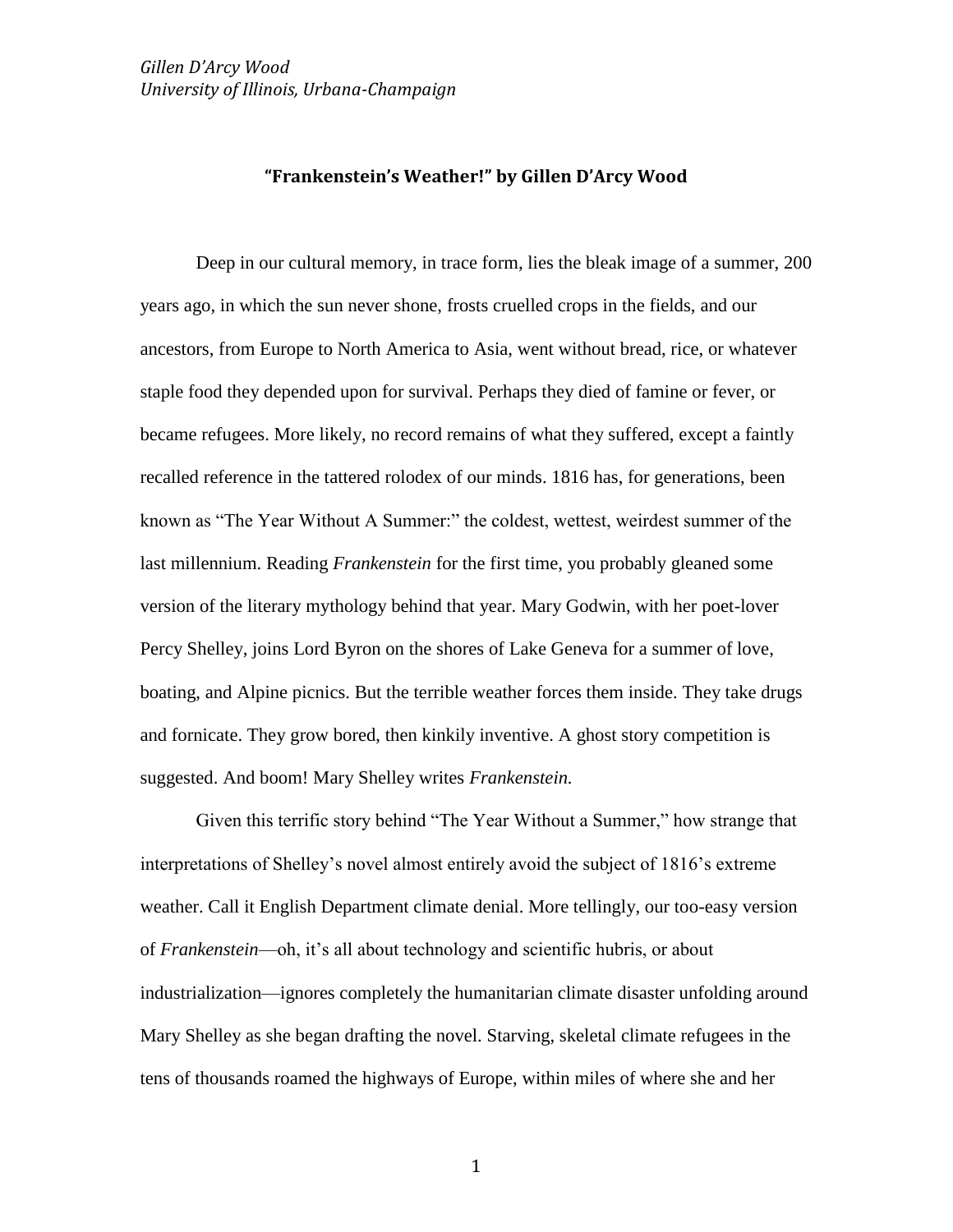ego-charged friends were driving each other to literary distraction. Moreover, land-locked Alpine Switzerland was the worst hit region in all Europe, producing scenes of socialecological breakdown rarely witnessed since the hell-scape of the Black Death.

Shelley's miserable Creature, in the context of the 1816 worldwide climate shock, appears less like a symbol of technological overreach than a figure for the despised and desperate refugees crowding Switzerland's market towns that year. Eyewitness accounts of the "Year Without a Summer" frequently refer to how hunger and persecution "turned men into beasts," how fear of famine and disease-carrying refugees drove middle-class citizens to demonize these suffering masses as sub-human parasites, and turn them away in horror and disgust.

200 years on, in a summer of more record temperatures, and worldwide droughts, when refugees once again stream across the borders of German-speaking Europe, can we really afford to ignore this reading of *Frankenstein* as a climate change novel? The novel is a cultural treasure, but it doesn't belong behind a glass case. It's alive, like the monster itself. It's on the loose in our world and our minds, stoking our darkest terrors. Shelley's untameable tale of human pathos, suffering and destruction is headline news. It was Shelley's proleptic genius to manufacture a Creature who foreshadows both the climate change victim of the early twenty-first century, and our rising fears of that victim's threat to Western civil society. And he's everywhere, this terrifying victim! He's landing on the beaches of Greece. He's traipsing the fields and forests of Europe, and lurking about the railway stations. He's on the TV and internet, in a million images, filling well-fed, wellhoused citizens of the developed world with horror, as he tightens his deadly grip on our imagination.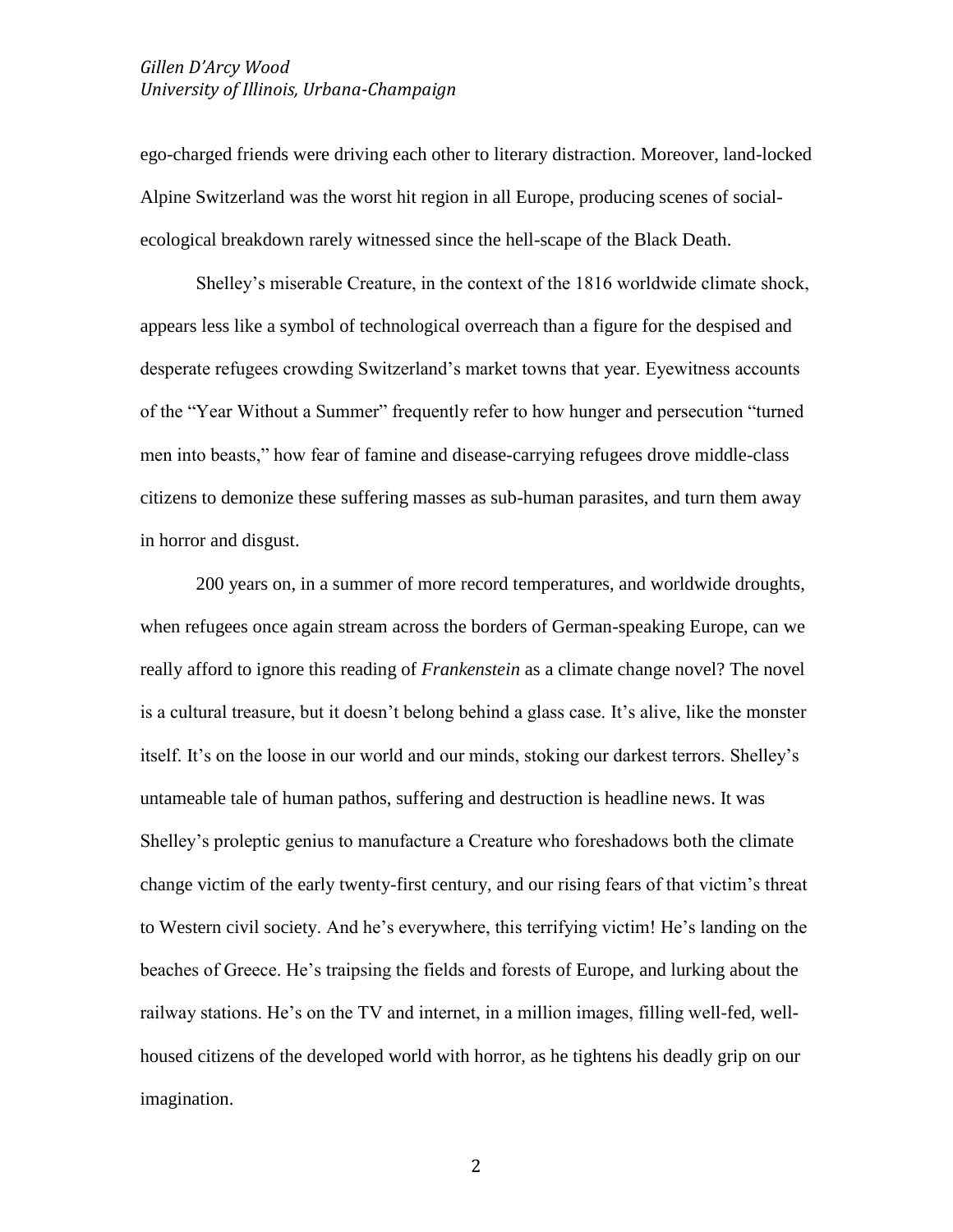I have been teaching the Romantic poets to American undergraduates for twenty years. I am ageless; but my students, oddly, grow younger every year. I tell them about the Year Without a Summer, 1816, by the lake in Geneva. It's my favorite class of the semester, to pass along a myth almost as enthralling as *Frankenstein* itself. I prefer it larger-than-life, as befits myth. I debunk nothing, critique nothing. Poets gone wild, I tell them. Drugs. Free love. College kids, and dropouts, on summer vacation, lucky enough to be staying next door to a rock star (Byron). Just like your summer holidays. The only difference? By summer's end, between them, this high-octane group has sketched out two totems of our cultural modernity—Frankenstein's monster and the Vampire—written the first great climate change poem "Darkness," the opening of *Manfred*, a further gripping instalment of the best-selling poem in history, "Childe Harold's Pilgrimmage," and tossed off another smash hit, "The Prisoner of Chillon" (all Byron). And, oh yes, there's Percy Shelley's phenomenal "Mont Blanc" and "Hymn to Intellectual Beauty." That's your summer assignment, I say: I want world-changing cultural icons and a thousand lines of imperishable verse on my desk, first day of the Fall. My students don't see the humor in it, to be honest.

All in all, it's a tougher sell than you'd think. Take that knock-down brilliant reality episode of "Year Without a Summer" when Percy Shelley, high on laudanum, freaks out at Byron's recitation of "Christabel"—the lines where Geraldine undresses to reveal her hideous hide—and runs screaming into the hall pursued by his friends. Worst opium trip ever, Shelley gasps. I thought I saw Mary naked, with eyes instead of nipples. For me, I always try to imagine the look on Mary Shelley's face at that moment. Or maybe she just rolled her eyes, wherever they were. I'm always sure my students will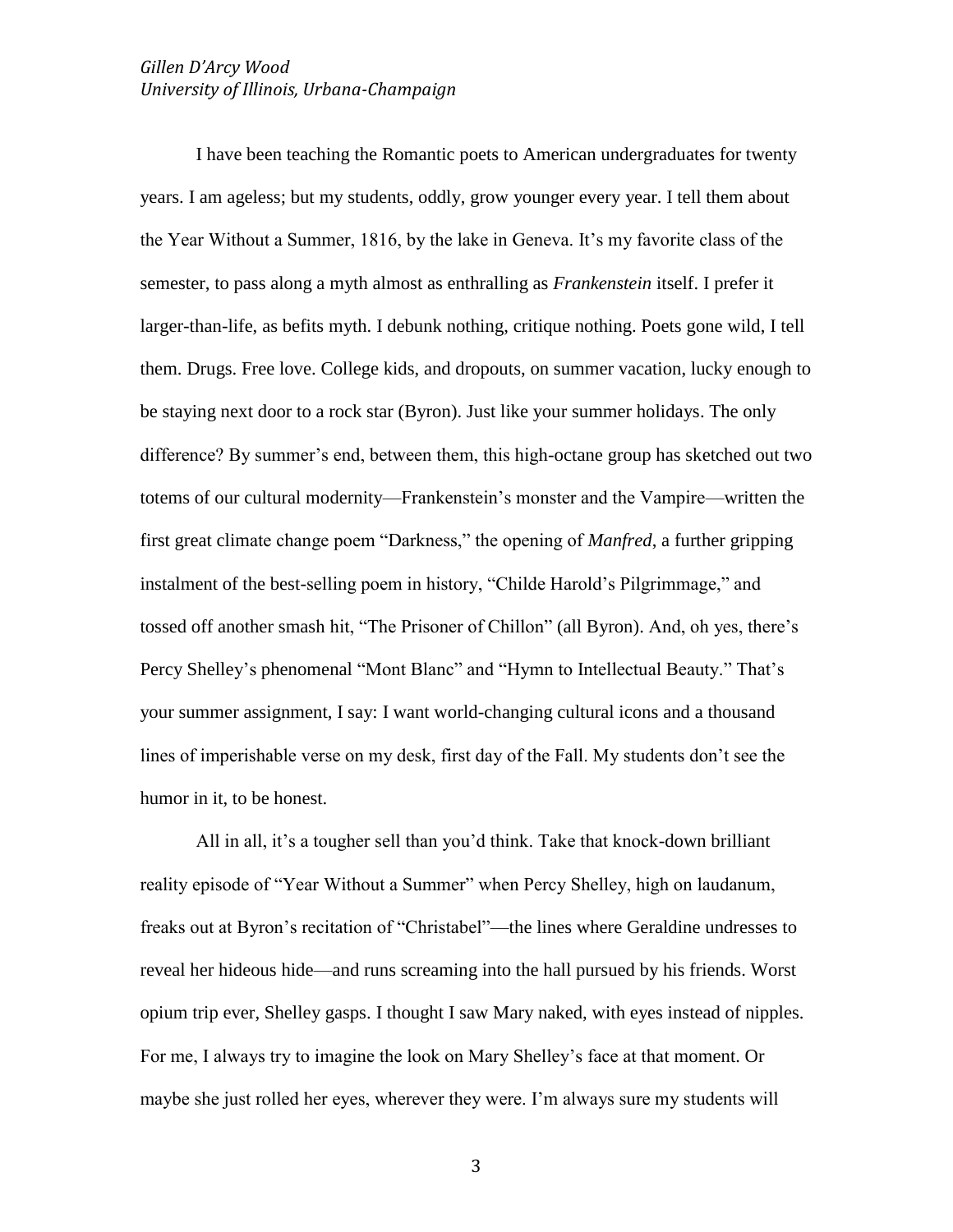love this. They'll laugh, and wink knowingly at each other. Instead, they're rather shocked at the story, in a prudish kind of way, as if I'd just told them about some unprintable escapade their grandmother had been involved in back in the 1950s.

For us hard core fans of "Year Without a Summer," the minor character storylines are as compelling as the principals, Byron and the Shelleys. First, there's the Biggest Loser—John Polidori—whose naked literary ambitions and guileless arrogance make him a tedious companion indeed for a wet summer. Then there's Byron's other hangeron, Claire Clairmont. Did I say "hanger-on"? Anyone looking for readymade master's thesis material on misogyny in Romantic literary criticism should look no further than Claire Clairmont. If I've read that barely eighteen-year-old Claire "threw herself at Byron" once, I've read it a hundred times. Slut-shaming of the Internet Age, meet your Romantic prototype. It's the censorious tone mixed with secret pride in Byron's noregrets sexual voracity that ruins it for me. I have a suggestion moving forward: let's not judge either of them. The facts are enough: Claire is pregnant with Byron's child after a brief fling in London, follows him to Geneva, and persuades her step-sister Mary Godwin and her high-born lover Percy to accompany her in an improvised group elopement.

It's worth remembering then, that without Claire's Byronic agenda, the Genevan "Year Without a Summer" would never have happened. Mary and Percy wanted Lucerne or somewhere in Italy. The Shelleys end up loathing the city itself. Geneva was provincial, sourly Calvinist, and stuffed with tourists. But Claire prevailed, mainly because Geneva was cheap—plus, of course, the vampiric lure of Lord Byron. Claire is blamed for having no shame, but it's the entire Shelley group who descend on Byron at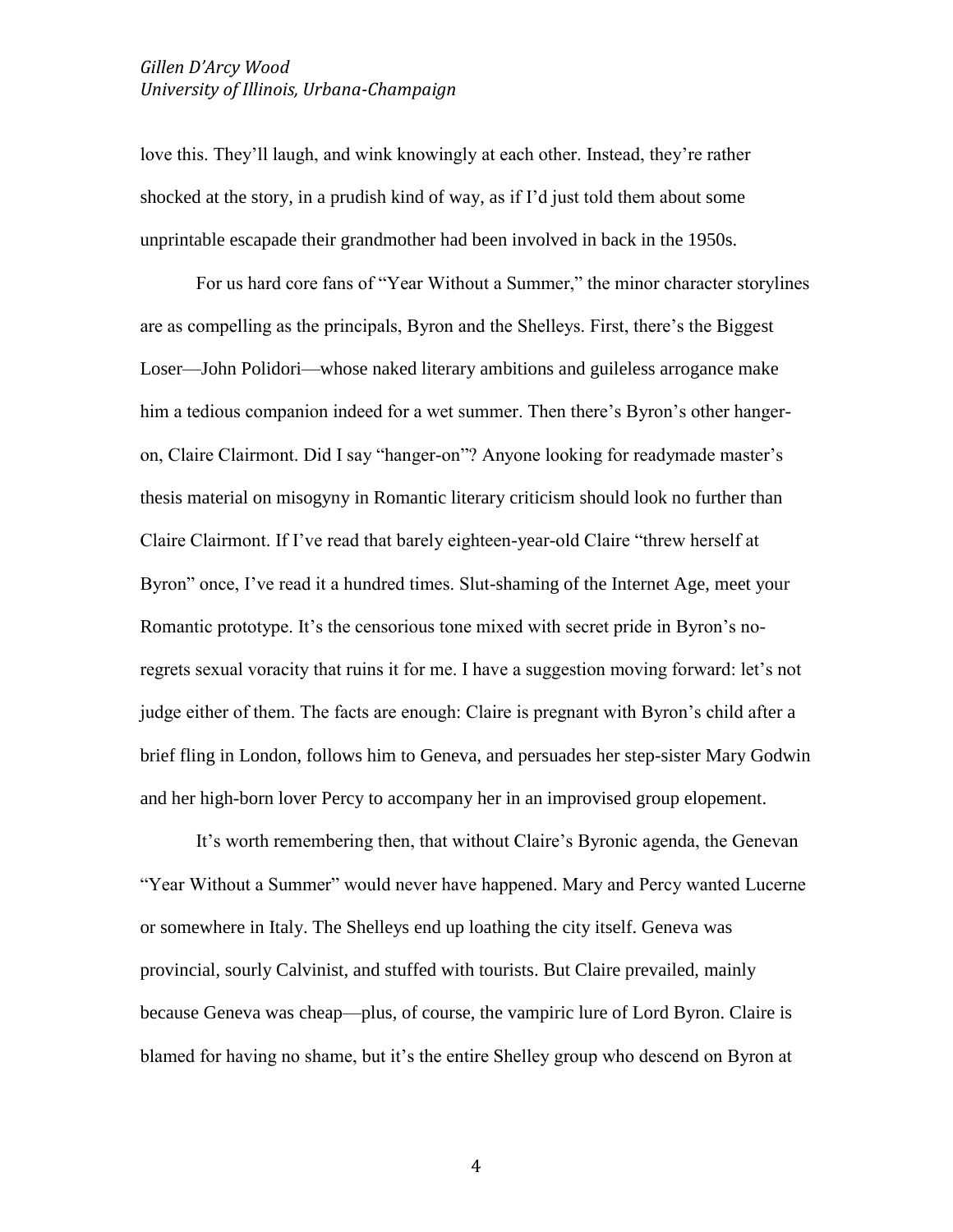the Hotel d'Angleterre and then arrange to rent neighboring houses on the lake. Who's throwing themselves at Byron now?

But by June, 1816, Byron has become dimly aware of what we all still marvel at today, two hundred years later: the groupies living next door happen to include geniuses. The concentration of literary talent by Lake Geneva in 1816 is a freak cultural accident, just as the summer itself will turn out to be a freak *climate* event. And here we've arrived at the strange, dark heart of the story. What was supposed to be a summer of literary confabulation, Alpine metaphysics, and boating on the lake, turns into the dreariest wet squib of a holiday in living memory. Actually, in a millennium. 1816 produces the wettest, coldest summer in Geneva in 450 years of weather records. Frightening storms. Flooding in the streets. Bridges washed away. Snowpacks and glaciers encroaching down the Jura mountains, swallowing up farmland. Crops drowned. Dead cattle floating down the river. The price of bread rises inexorably with the water level of the lake, 5, 6, 7 feet above normal. At dinner parties in Geneva, guests are asked to BYO bread. Outright famine is avoided only by the arrival of shipments of Russian grain from Odessa in November.

Mount Tambora's shattering eruption in faraway Indonesia, the source of all the chaos, had occurred ten weeks before Napoleon's defeat at Waterloo, in April, 1815. I helped celebrate that anniversary, if that's the word, at a conference in Bern last year, a region that suffered as horribly as any in Europe. By a sinister Napoleonic turn, therefore, the "Year Without a Summer," 1816, coincided with the return of English tourists en masse to Europe post-Waterloo, who had been denied access to continental sights and delights since the Peace of Amiens in 1802. A second British invasion, but with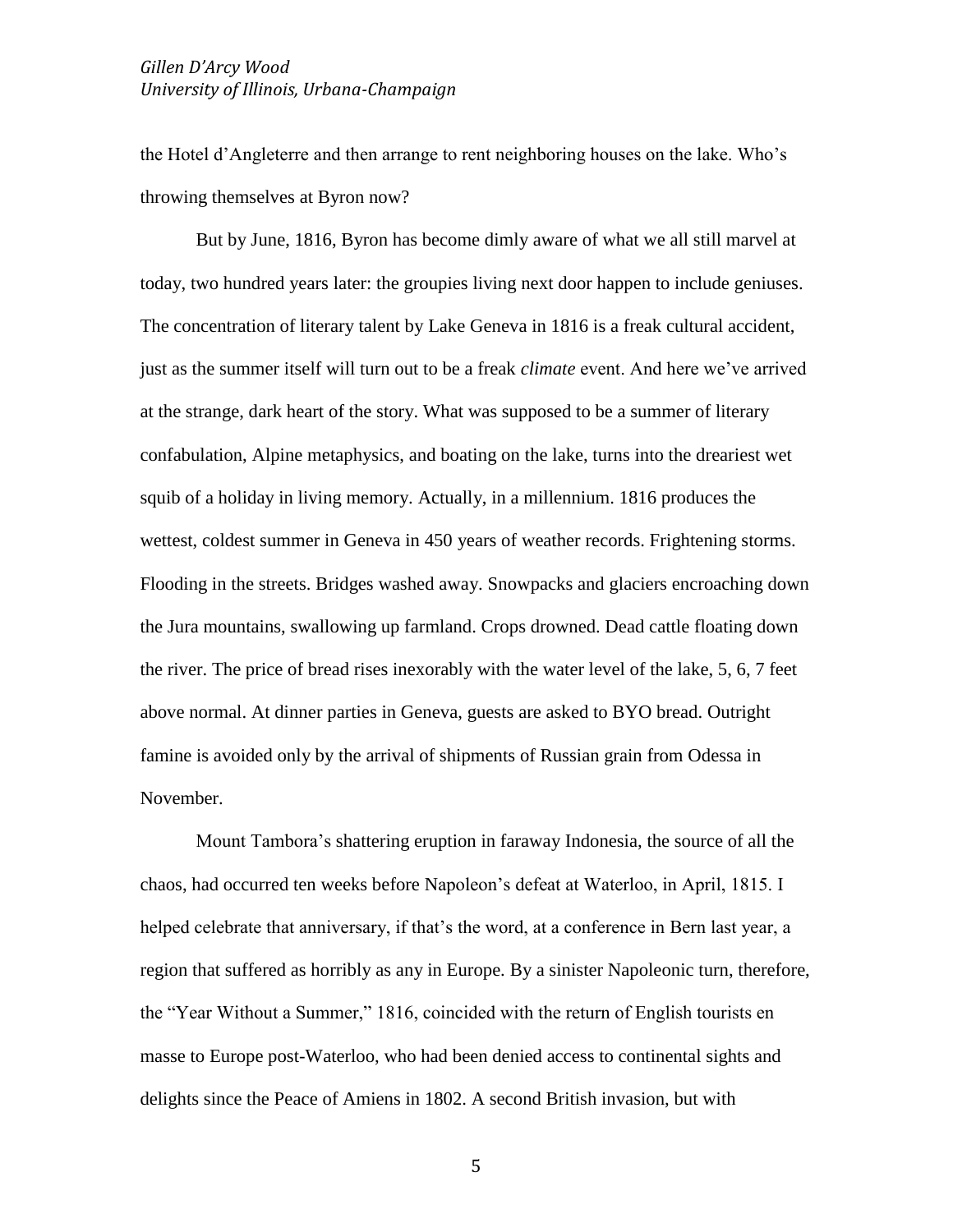guidebooks and fed-up valets instead of the bloody bayonets and mortar shells of Waterloo a year earlier. Here's where the "Year Without a Summer" myth does us a disservice. The Shelleys were, on the face of it, just another set of tourists in Geneva that year, among a crowd of thousands. Not quite the penniless backpackers they were in 1814, but not exactly spreading the princely largesse, either. In this sense, the reality is even better than the myth. The supreme cognitive dissonance of that summer—the story stranger even than the one handed down to us—is of armies of tourists descending on Switzerland, literary geniuses included, just in time for an epic humanitarian disaster to unfold around them. Even through our telling the "Year Without a Summer" story over and over—the cold, rainy summer by the lake; Byron and the Shelleys forced indoors; the ghost story competition; *Frankenstein*!—we have never fully appreciated its layered atmospheres, its bizarre global pathways, its world-historical monster shapes. Call it "The Summer That Changed the World," where Romantic genius meets touristic banality meets ecological catastrophe. This is the blockbuster remake I want to premiere in this bicentenary year.

The "Year Without A Summer" is truly a misnomer; it criminally understates the ecological disaster that engulfed Europe, North America, and the globe for three full years after Tambora's monster eruption. "Years Without a Summer" is more accurate. Years of a global climate system gone haywire; floods and drought; storm tracks rerouted; ocean currents gone rogue; ruined crops; rampant disease; and a dull, meagre sun that seemed ready to fizzle out any moment. Millenarian cults—my main subject today sprang up all over Europe, a mood Byron captures note perfectly in "Darkness." A death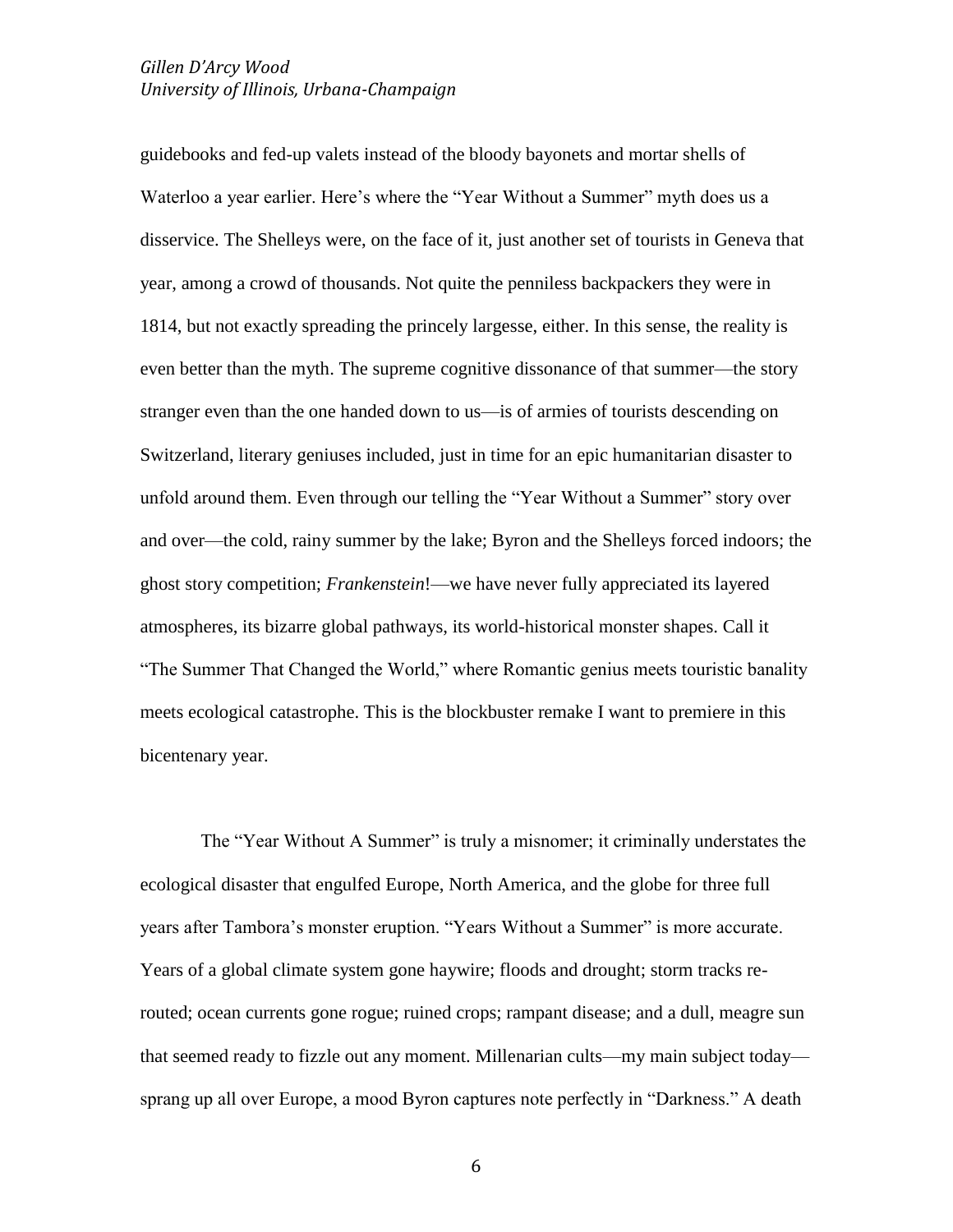toll is difficult to calculate, but certainly 10s of thousands perished from starvation and disease across the transatlantic zone, and a million worldwide. That number multiplies exponentially if we include—as we should—the impact of global epidemic cholera originating from the altered disease ecology of the Bay of Bengal post-Tambora, in 1816. Try to imagine the nineteenth century absent cholera! You can't. The London sewerage system, bacteriology, modern medical infrastructure and training—all grew out of the decades-long cholera emergency. We don't say Tambora changed the world just to be cute.

But how to escape the "litany of disaster" trap in re-telling this story? How to avoid the merely morbid ennumeration of human suffering in the post-Tambora era, the piling up of heart-rending vignettes like unburied corpses clogging the canals of Bangkok, lining roadsides from Yunnan in China to County Clare? The question is especially urgent given that the Tamboran climate shock of 1816-18 is the most recent, most vivid historical parallel we have to the global climate shock we are experiencing now. The temperatures of 1816-18 went down rather than up, but the flow-on impacts of extreme weather events—from agricultural collapse to unloosed vectors of epidemic disease—are entirely comparable to today. Indian drought, Canadian wildfires, record floods in Paris, the Zika virus: take your pick from our own weird climate headlines. There's an 1816 analogue. If the Tamboran climate shock is any guide, we are in for a rough ride, especially since there's no terminal horizon to the planet-sized chemistry experiment we call industrial modernity. So—again—how to rescue the "Year Without a Summer" from the realm of myth, and recast it as a vital climate change narrative, an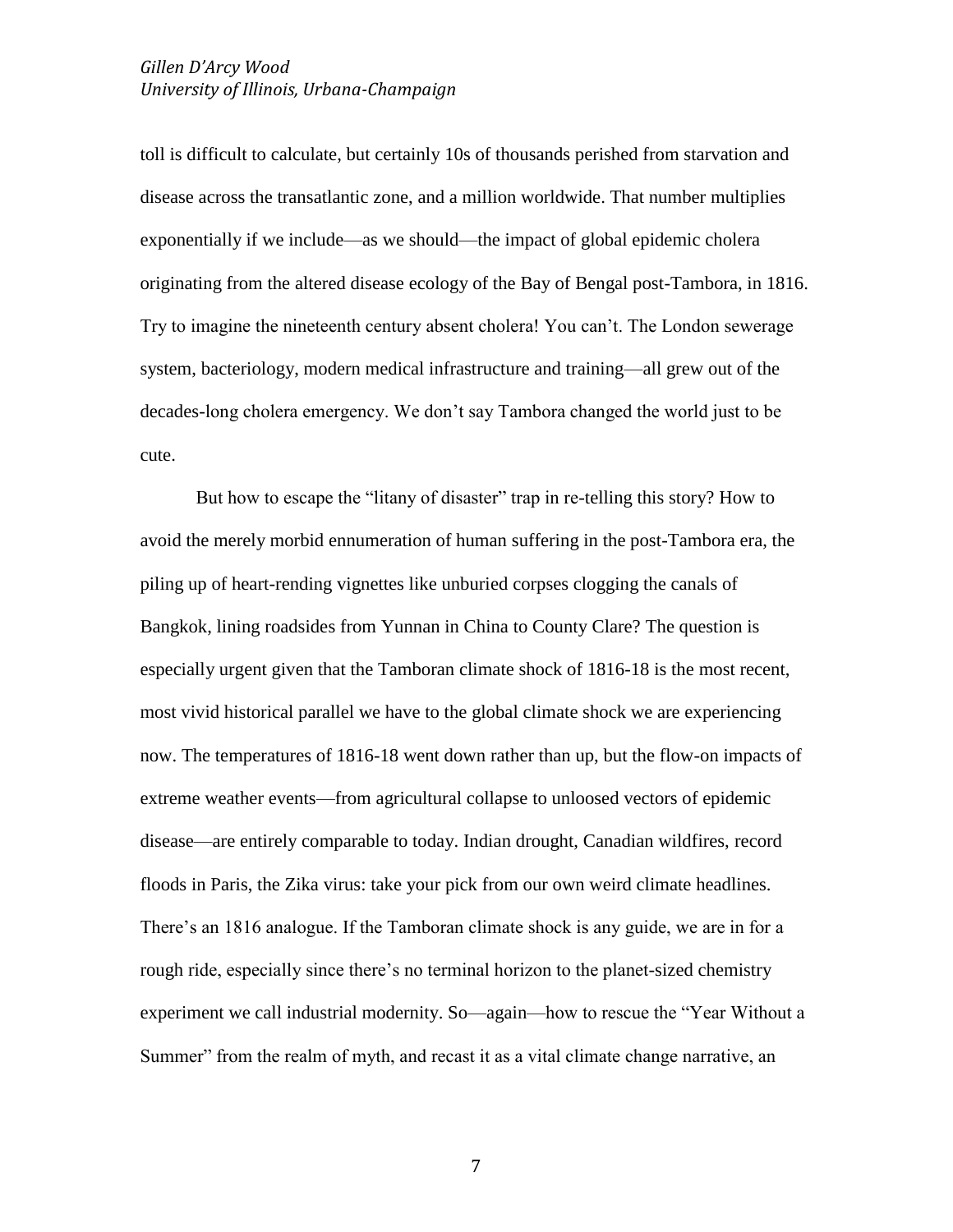historical prologue to our Late Petroleum Era of the twenty-first century and its converging ecological crises?

We will need a model, like the climate scientists and disaster demographers use. A model of climate shock response we can invoke to better grasp the enormity of the humanitarian disaster that occurred in the years without a summer, and its relevance to us. Luckily, we have Byron's "Darkness" for that, and *Frankenstein*, too. We could call it Romantic Catastrophism, or the Literary Theory of Disaster. But the catchy name doesn't matter, as long as it helps us scale up the "Year Without a Summer" story from an entertaining classroom anecdote of Poets Gone Wild on Lake Geneva, to a worldhistorical tragedy of urgent relevance.

Climate shock response—Byron and Mary Shelley teach us—has three distinct stages. These "stages" are not temporally consecutive, although time is a factor. Rather, they are class dependent—an index of economic vulnerability. In other words, all three stages of climate shock response occur simulatneously, among different social groups, according to their level of resilience. The three stages are as follows: first, creative sympathy; second, political violence; third . . . well, the third is a sinkhole of horror that really passes beyond description. I've called it "The Flight into Hell." The years without a summer, 1816-18, offer a luxury of instances of all three stages of climate shock response, as does our bicentenary world of 2016.

For reasons that will become clear, I will take the three stages out of order, and begin with political violence. This stage of climate shock response embraces both riot and seditious insurrection, and the authoritarian brutality employed to repress it. Starving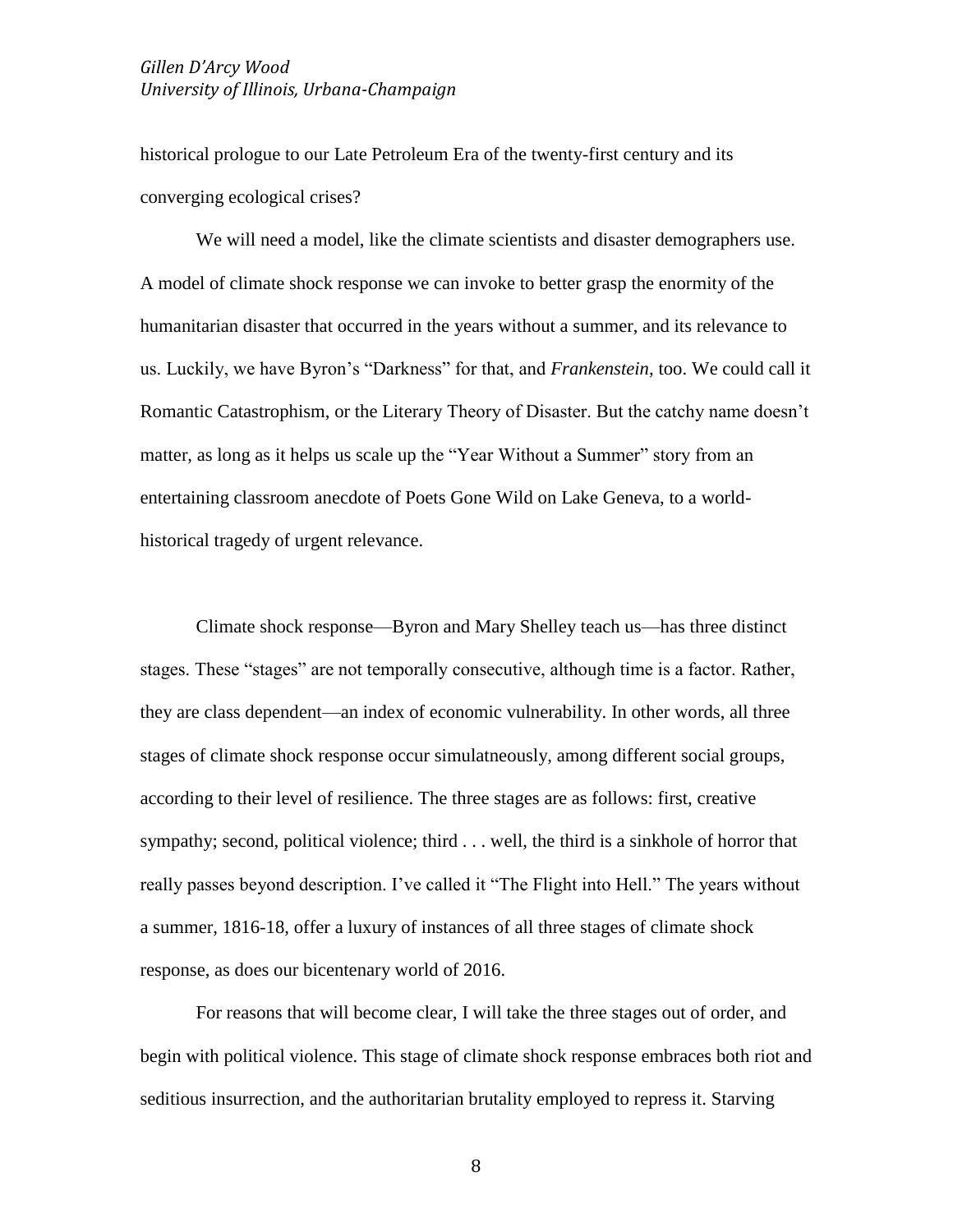mobs roamed County Kildare in the spring of 1817, looting granaries and attacking food convoys bound for Dublin. In nearby Ballina, British soldiers opened fire on rioters protesting the export of oatmeal, killing three of them. Continental Europe witnessed widespread rioting and looting in market towns. Bakeries were burned down in anger at the astronomical price of bread. On another plane of social protest entirely, peasant women of Switzerland were summarily beheaded for killing their starving children.

Meanwhile, back in England, riots broke out in the East Anglian counties as early as May 1816. Armed laborers bearing flags with the slogan "Bread or Blood" marched on Ely, held its magistrates hostage, and fought a pitched battle against the militia. In Somersetshire, three thousand coal miners took over the local mine to protest the high price of bread. When asked what they wanted, they replied, "full wages, and that they were starving." The magistrate responded by reading the Riot Act, threatening all malingerers with death, and sending in the militia to attack the crowd with "immense blundgeons." On an even larger scale, the following spring, ten thousand demonstrated in Manchester while in June the so-called Pentrich Revolution involved plans to invade and occupy the city of Nottingham. Lord Liverpool's government responded to the desperation of the people with draconian force. Rebels were hanged in the town square. To quell panic, it suppressed publication of agricultural quarterly reports for 1816, and suspended *habeas corpus*. Provincial jails filled to overflowing across the kingdom, while scores of hungry rioters were hanged or transported to the penal colonies of Australia.

Countermanding this spasmodic exercise of state violence against a starving and desperate citizenry was an equally broad but fitfull humanitarian impulse I am calling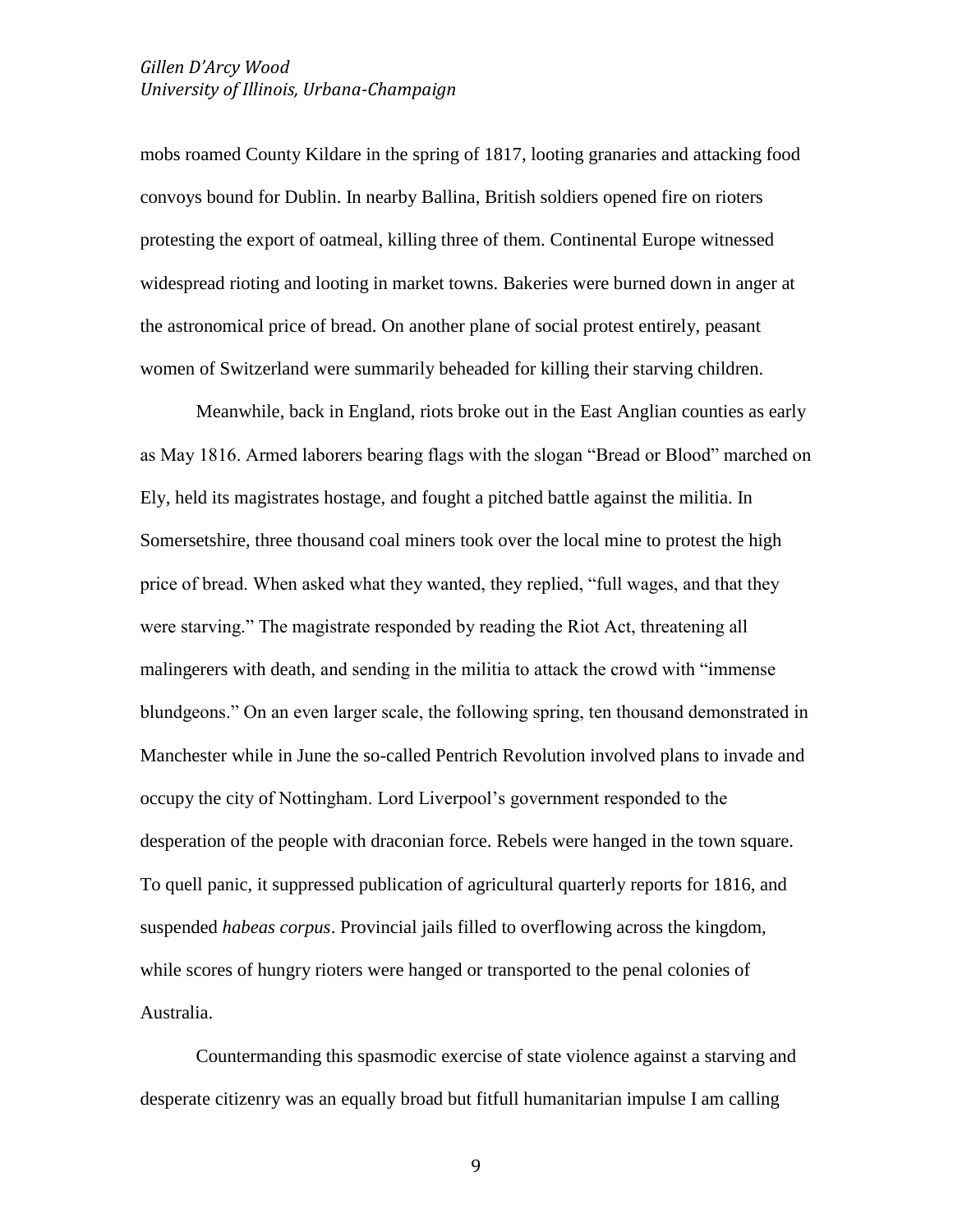"creative sympathy." Creative, sympathetic responses to the climate shock of 1816-18 took many forms, from the totemic art of *Frankenstein* and "Darkness," to the *Kornvereine* in Austria—an innovative emergency government program for grain distribution—to the invention of the first bicycle prototype, to replace the tens of thousands of dead horses. Despite the deeply callous response overall from Lord Liverpool's government to the social emergency of the years without a summer, the Poor Employment Act of 1817—which introduced the novel policy idea of public works programs to alleviate economic distress—was an act of creative sympathy. Likewise, the publication of the first modern weather map—by Heinrich Brandes in 1820—was a creative sympathetic response to the climate shock of that year.

So was the innocuous-sounding Dublin Association for the Suppression of Mendicity (street begging)—organized by a group of middle-class Irish doctors who kept meticulous records both of the weather and the sick, starving and homeless flocking to Ireland's cities. These activist medical men harrassed authorities with pamphlets and street theater protests, and wrote letters to Parliament warning of the imminent collapse of the Irish kingdom. Robert Peel, Byron's old classmate at Harrow and Chief Secretary for Ireland at the time, proved heartlessly obdurate during the crisis, even when a drowned husk of green corn arrived in the mail, addressed to him, at Dublin Castle. But Peel was not impervious to climate shock. Something inside his Tory soul stirred, and then rebelled against the entrenched modes of *laissez-faire* administration. In the wake of the typhus epidemic that swept Ireland in 1817-18, he quietly empaneled a committee to study disease and the conditions of the poor. This humble committee evolved, over decades, to become the first British Board of Health. Again, creative sympathy.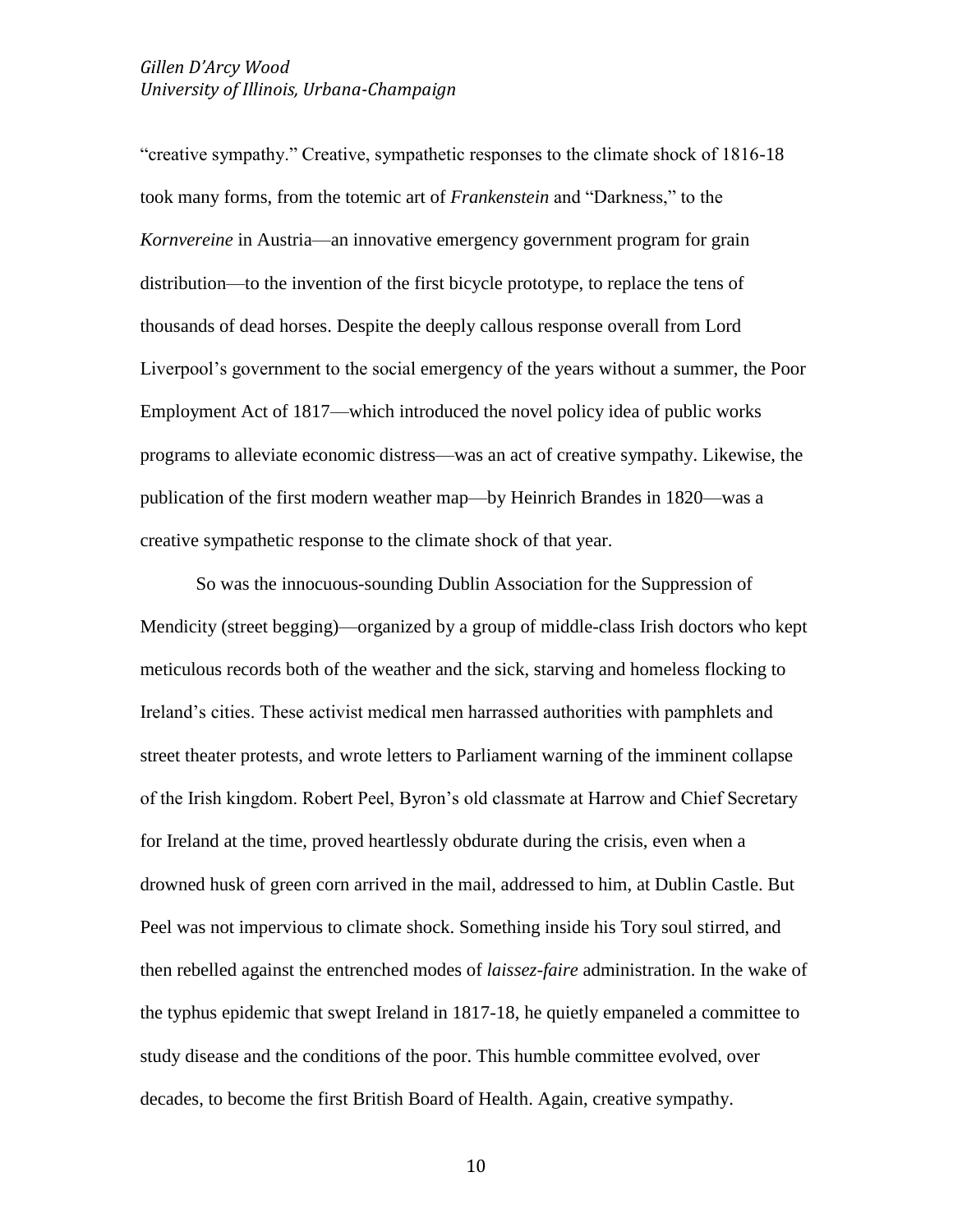Reaction to the shock experience of climate change—and its terrible human costs—is often violent and shatteringly inhumane. The 1816 case study offers innumerable demoralizing examples. But there is another strain to the years without a summer, a symphonic, finer tone. Out of the Tamboran climate emergency of 1816-18 we can also trace instances of seismic soul-searching, epic acts of charity and self-sacrifice, as well as rapid-fire bursts of artistic, technological, and administrative innovation. In rural Ireland—abandoned by the state—priests formed makeshift hospitals and died by the dozens at the bedsides of fever victims. In northern Germany, private co-operatives, led by the affluent elite, bypassed sluggish authorities to import grain directly from Russia to feed the starving in their communities. And at the Villa Diodati, of course, Byron wrote "Darkness," a masterpiece of climate affliction buried, like an Etruscan vase, for 200 years, to be excavated and raised to the light in this our brand new era of climate shock. Byron's "Darkness" exhibits the fullest extent of creative sympathy in that it crosses class boundaries, to contemplate the direst sufferings of the massed and defenceless poor.

Thus far, in the first two stages of climate shock response I have outlined sympathy and violence—the social lens has been restricted to the social elite, the bourgeoisie, and urban working classes. The urban working class staged food riots, and held magistrates hostage. The bourgeois professionals formed new charitable organisations, and fought against a state-controlled press to publicize the crisis. And the ruling elite enacted legislation and wrote poems. Byron's "Darkness," its unique achievement, is to trespass imaginatively into the deepest Dantean circles of the years without a summer. To publish a letter attacking the government, even to smash a baker's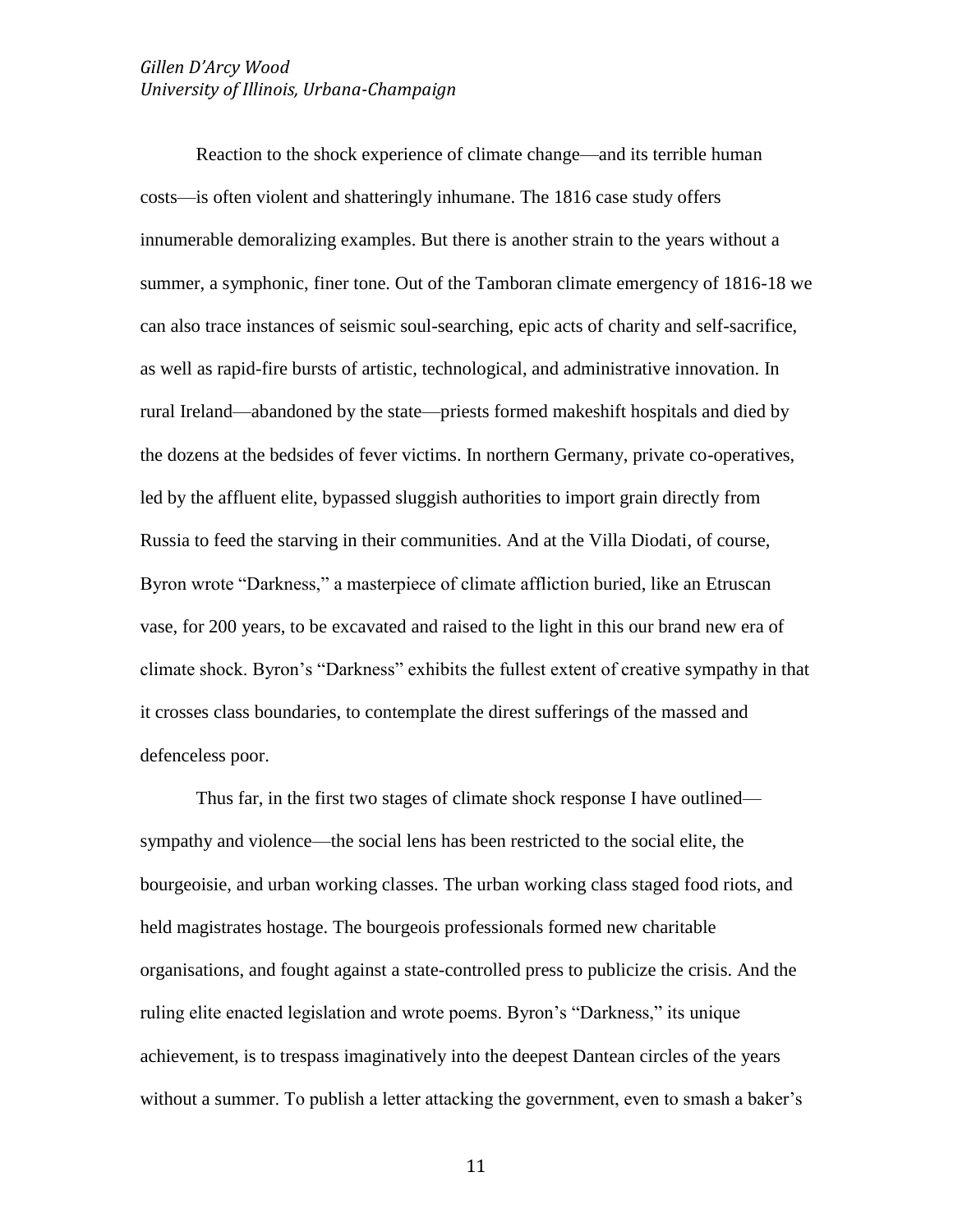window, requires energy, which requires food. The worst of what happened in 1816 and 1817 unfolded more quietly, more heartbreakingly, away from the towns and cities, in the vast rural hinterlands of Europe, to people left with no food whatever. It is a recurring fact of social history that a subsistence crisis fosters political violence and uproar, while a true famine unfolds in eerie silence. Geneva, home to the Byrons and Shelleys in 1816, experienced food riots the following spring, but never starvation conditions. Whereas in rural communities across Europe, and in parts of North America, desperate countryfolk left their homes and everything they had, and took to the highways: the dead silence broken by only the shuffling of a million shoeless feet. One tourist in France mistook these miles-long columns of climate refugees for "armies on the march." Such was the third and final stage of climate shock response in the years without a summer: "The Flight into Hell."

I'm leery of fashioning my own description of the 1816-17 "Flight into Hell." What words—from a well-fed, U.S. based academic in 2016, to his equally well-fed audience—could possibly do justice to the horror? For this reason, I will offer an account—one grim thread—of the humanitarian calamity in Europe, through the words and experiences of Juliane de Krüdener. The so-called "Lady of the Holy Alliance," Krüdener was born in Livonia, married a Baron, wrote a popular romance novel called *Valerie*, which brought her—like Byron in 1816—into the Genevan circle of Madame de Staël. After her religious conversion, she became a close confidante of Czar Alexander during the post-Waterloo political chaos of 1815, and was rumored to be a co-author of the notorious "Holy Alliance" declaration. By the summer of 1816, this remarkable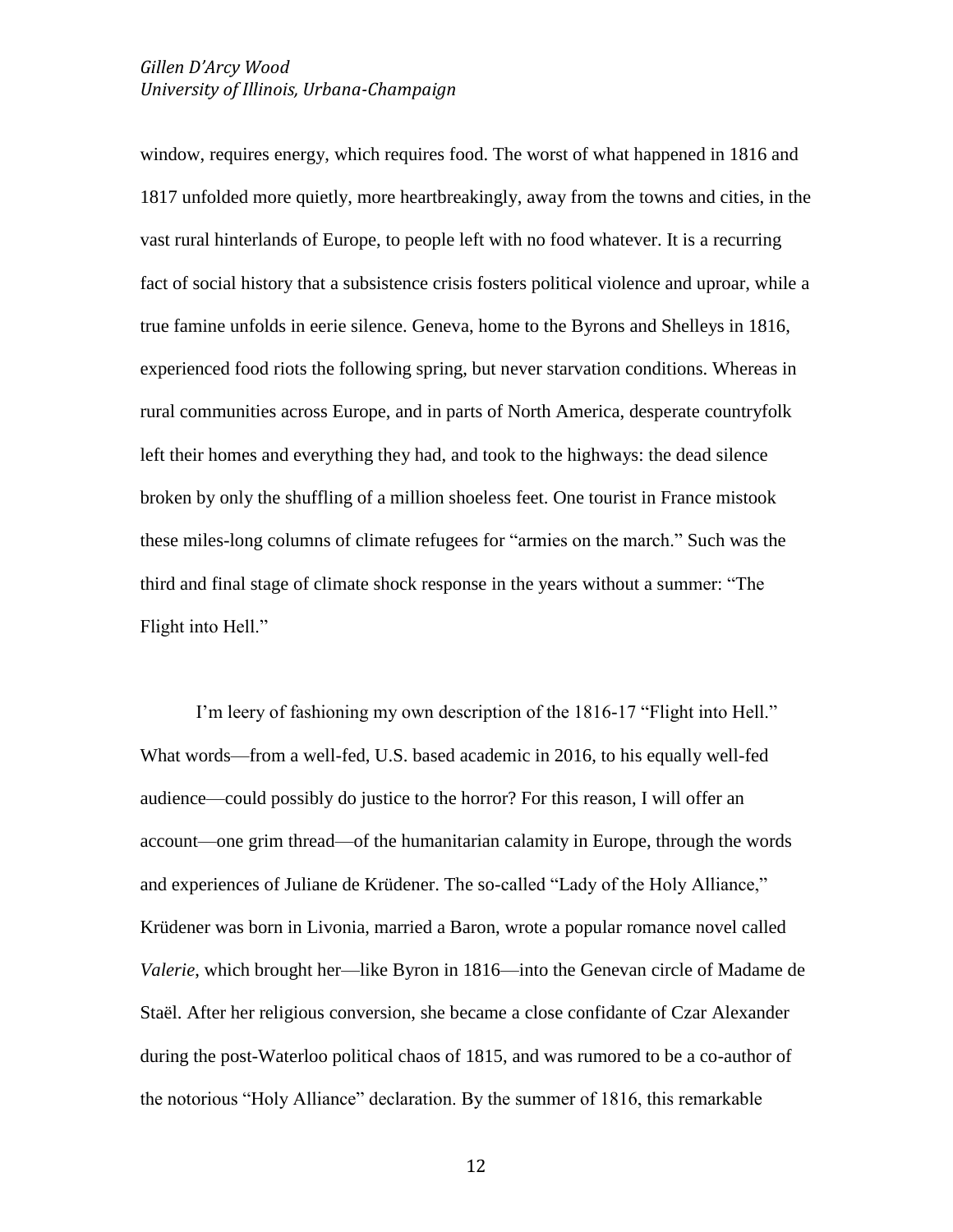person had transformed herself into the leader of a travelling millenarian cult, and public enemy of Swiss authorities. She fueled her popularity through chiliastic sermonizing and munificent handouts to the starving refugees who followed her in droves.

My text is her hagiography published in Paris in 1849, a reverent memoir containing excerpts from her private and public letters, and including eyewitness accounts of her two-year ministry to the climate refugees of France, Switzerland, and Germany along the banks of the Rhine near Basel. This region served as a key traversal point for refugees heading west along the river toward the port of Rotterdam, hoping for passage to North America—also for those who, unable to pay for passage, had been expelled from Holland, and were now enduring the unimaginable misery of a return journey to their abandoned villages, a flight *back into* Hell. Drawing on her memory of touring the Rhine Valley in the summer of 1814, Mary Shelley describes its ecstatic impression on Victor Frankenstein, who delights in its "flourishing vineyards, with green, sloping banks, and a meandering river and populous towns."

As recently as May, 1816, Lord Byron had travelled this spot, along the Rhine from Koblenz to Karlsruhe and south to Basel. His outlook likewise was luxuriantly touristic. In *Childe Harold's Pilgrimmage*, the Rhine valley offers a "blending of all beauties," with "streams and dells/Fruit, foliage, crag, wood, cornfield, mountain, vine." Byron devotes a dozen stanzas to Harold's internal effusions on the "lovely Rhine,"

Where Nature, nor too sombre nor too gay,

Wild but not rude, awful yet not austere,

Is to the mellow Earth as Autumn to the year." (III: 569-71)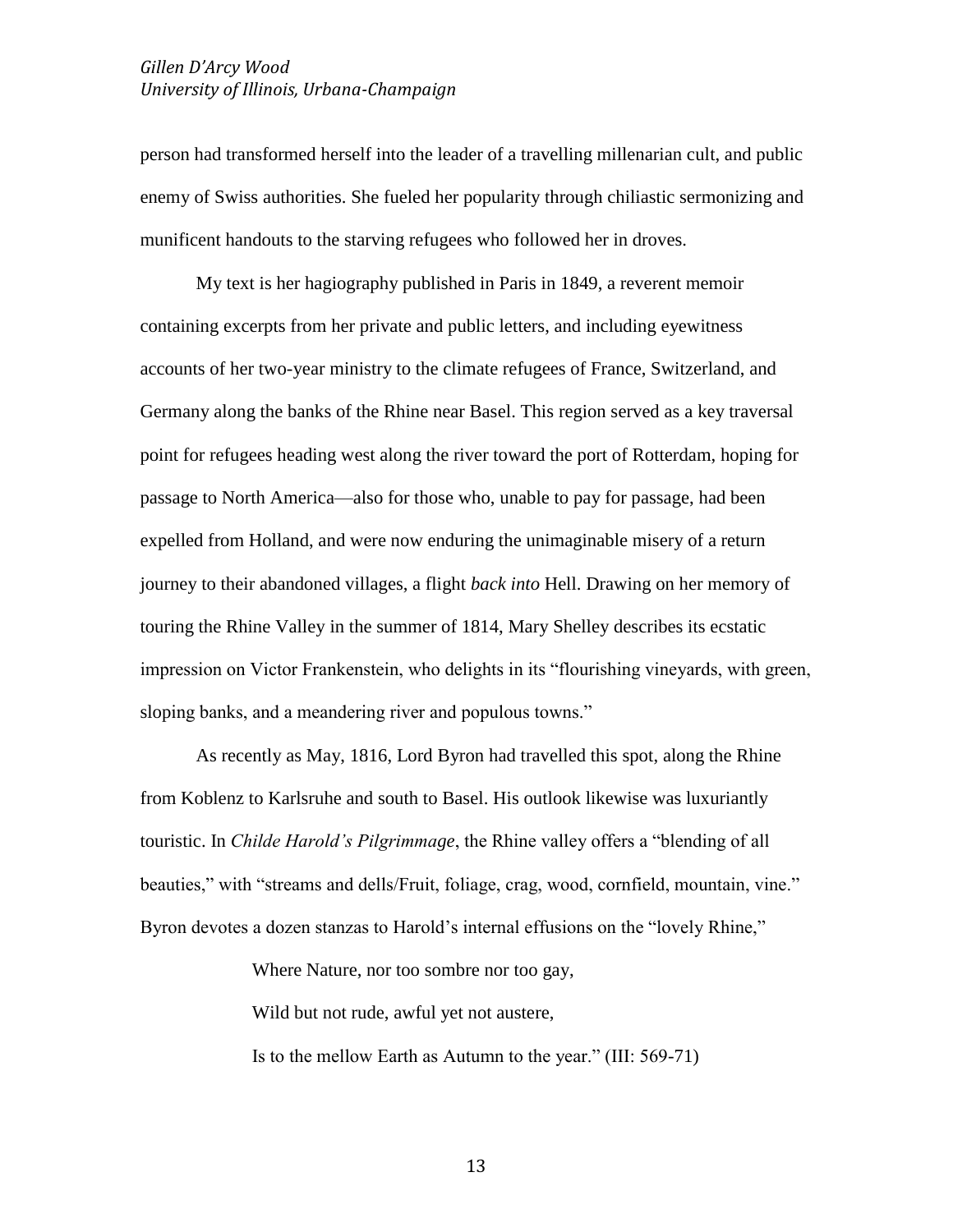Within weeks this picturesque idyll Byron casually records will be the scene of an epic humanitarian disaster, cornfield and vine blasted, and the very road he travelled through Basel teeming with refugees. By June, the beginning of the "Year Without a Summer" disaster, Byron and his friends were established 150 miles south in the relative sanctuary of Geneva, trading horror stories around the fireplace at the Villa Diodati. As we shall see, the relationship between the Krüdener text and those of Geneva-based Byron and Mary Shelley rests on more than their uncanny propinquity. They share the ecology volcanic, climatic, and human—of the "Year Without a Summer." All three are testaments of that calamitous time.

June, 1816. Baroness de Krüdener has been drawing large crowds in Basel. Women, young and old, have been drawn to her example of piety, while the city fills with beggars, for whom she runs a sort of travelling soup kitchen. Fearful of her popularity, and her rabble-rousing, apocalyptic message, the Basel authorities expel the Baroness from the town. She is once again homeless and without funds. But God will provide. Money flows to her from wealthy admirers, and a friend offers her a small, riverside house on the Baden-side of the Rhine, called Hoernlein. There, on the morning of June first, she opens her bedroom window to the picturesque view Byron and Mary Shelley admired, only to be confronted instead by the soul-crushing spectacle of refugees in rags, in a miles-long column, stretching from the town of Grenzach to her door.

Three months of bad weather has reduced the countryside to misery and chaos. The rain never stops beating down. The wheat rots in the fields, so too the grapes on the vine. A loaf of bread costs 10 *sous*. The Grand Duke of Baden, the German territory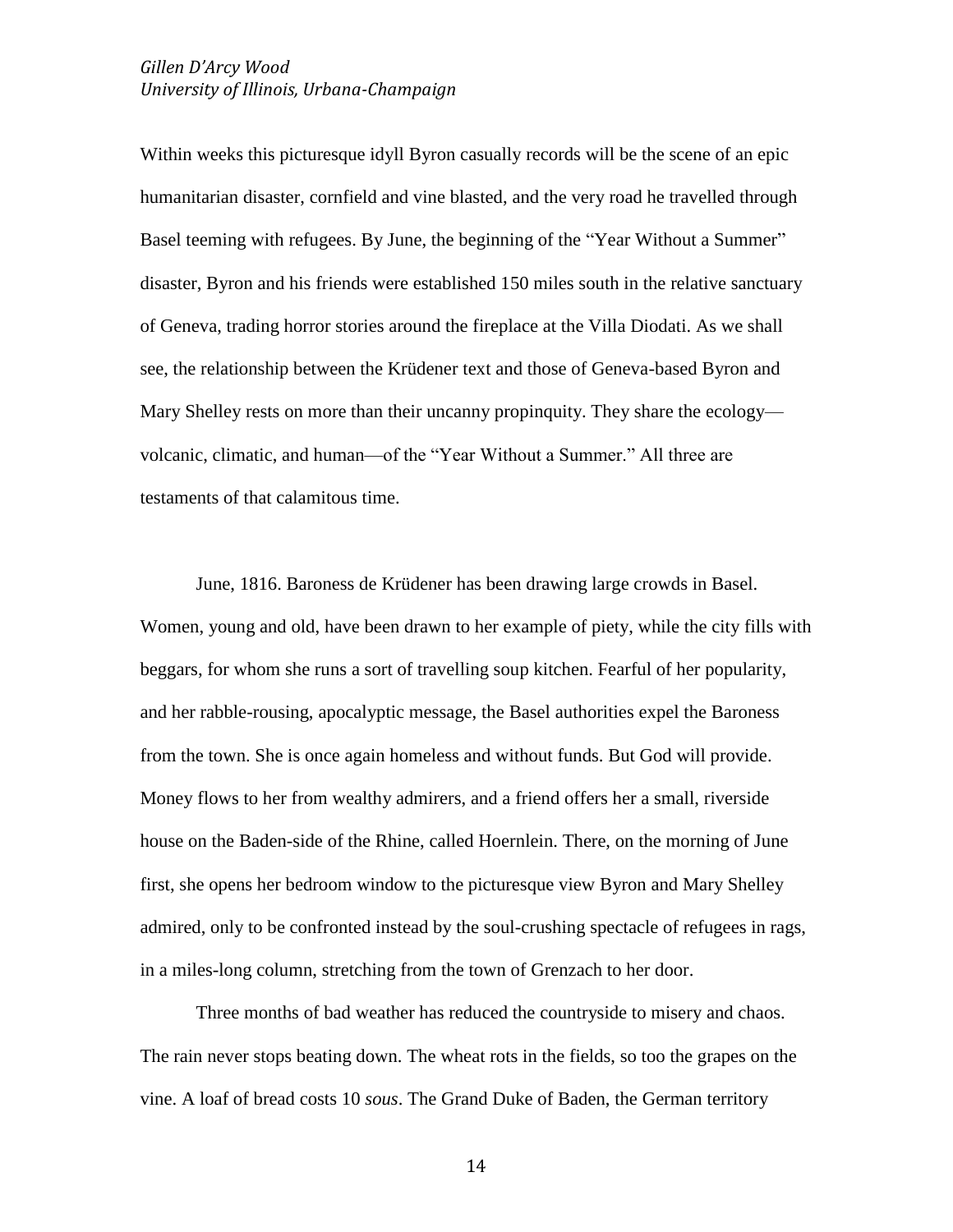north of Basel, has ordered public prayers, twice daily, in every church of the kingdom. Anxiety is everywhere. Panic builds. The desperate pilgrims who seek out the evangelizing Baroness have suffered through this disastrous season, and are driven by dismay for their futures. Their numbers grow day by day, from the hundreds to the thousands. Enemies of the Baroness inflitrate the crowd, mocking her with blasphemies while she preaches. The Basel police, too, have followed her. Sometimes they surround the house, to keep the refugees at bay. Other times, they beat them furiously with their swords and drive them away into the fields and the forest. "Marche! Marche!" is the constant, bullying cry.

When winter approaches, the Baroness sells the jewels and fine clothes from her previous life as a salon belle to raise money: 30,000 francs, all to feed the poor at her door, now numbering 4,000 a day. "If you only knew my life now," she writes to a friend, "the hundreds of suffering, miserable beings who cling to me: misery, misfortune, despair in a thousand forms, in a land of ruin and desolation." Pale, skinny children, exhausted women bereft of even that clothing necessary to preserve modesty, pass under the windows of Baroness Krüdener. Their fellow citizens look upon these refugees with hatred, afraid that a growing population will drive the price of bread in the region still higher, and drag them all into the black hole of famine. For this, they blame the Baroness, who is harrassed by local thugs, and condemned in the newspapers. They call her "Devil Woman."

The new harvest has failed utterly, and now even the affluet tradesmen and merchants in the towns are feeling the pinch of food shortages, on the brink of winter. Day after day, the starving poor come from miles around to Baroness Krüdener's little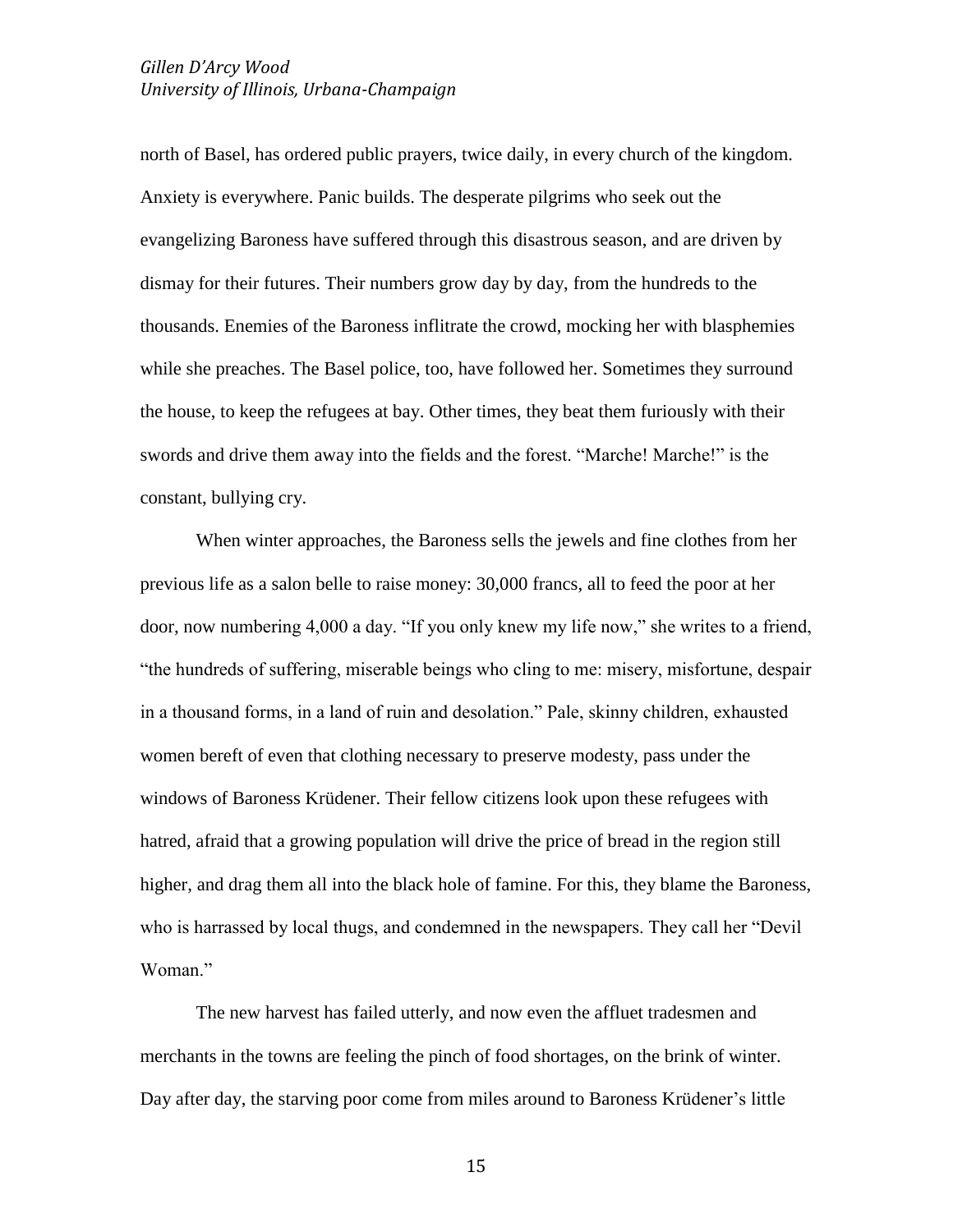house on the Rhine for a ration of soup. In the heart of this worst of winters, the Baroness writes an open letter to Baron Berckheim, Interior Minister of Carlsruhe, who has viciously attacked her in the press, impugning her motives and Christian sincerity: "If only you knew, Monsieur," she writes in her indignant reply,

the calamities that have destroyed these lands, you would easily understand my situation. Judge for yourself: ask yourself if in this desolate time, when thousands wander from place to place without work or food, when mothers exhausted by hunger and sorrow come to me, laying their pitiable children at my feet, and confess their temptation, in the depths of their despair, to drown them in the Rhine, ask yourself, should I refuse them shelter? And what of the old who drag themselves to my door, and the sick, staggering with fever? . . . The time has come when all that is flesh shall perish… the time has come when all the kings of the Earth shall cry out, and there shall be no response to them but the gathering storm . . . The time is approaching when the Lord will come down, when famine will consume the people. I hereby announce, on His authority, that this great calamity will soon spread across the entirety of Europe. I well understand that governments are powerless in this time of distress. But to answer your charges against me, when the Rhine is clogged with corpses, the Black Forest echoes with the cries of the needy, and the cantons of Switzerland are ravaged by famine, I need only appeals to the tribunal of the Lord, whose authority is far greater than yours.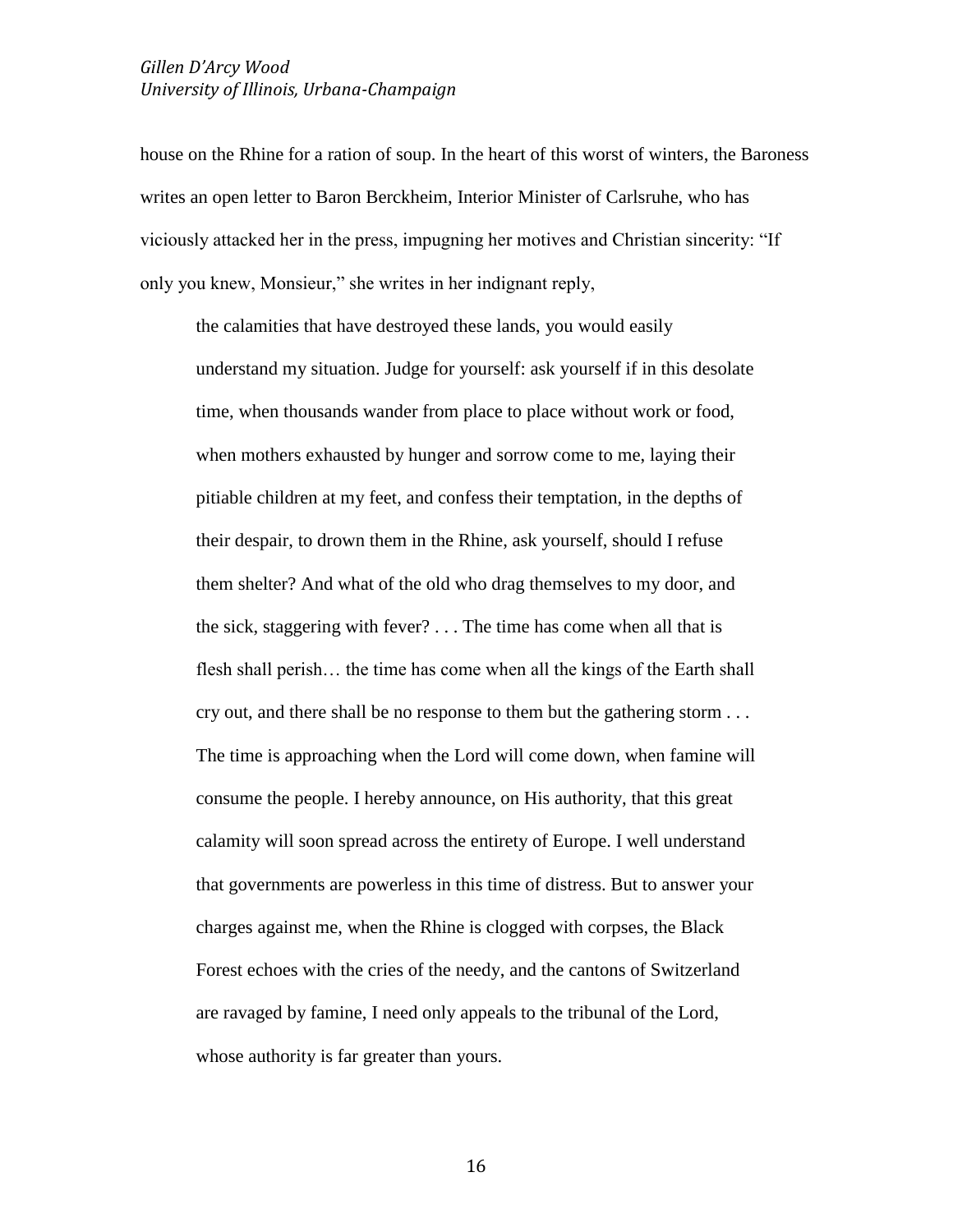As the winter of 1816-17 lapses into another cold, wet spring, the Baroness de Krüdener calculates that she has spent 120,000 francs of her personal fortune in feeding an estimated 25,000 refugees, who would otherwise have died of hunger and cold. These desperate poor come from far beyond the Basel region, drawn by rumors of her largesse. But it snows the entire month of April, the harvest fails again, and all Switzerland teeters on the brink of collapse. The desperation on the faces of the refugees turns to a kind of dumb, inhuman stupor. From four in the morning, before the sun has risen, their groans and cries of hunger wake the Baroness from her bed. To the kitchen she goes in the darkness, where she and her small band of devoted followers prepare soup for another day in Hell.

But by the summer of 1817, the burghers of Basel have had enough of the messianic posturings of the Baronness de Krüdener. She is ejected from Hoernlein, and escorted by police to the border. Word of the Baroness's movements travels ahead of her. No one will take her and her refugees. In the town of Rheinfeld, her carriage is surrounded by armed townsfolk. She and her entourage face certain massacre but for the intervention of the police. It is the same at Möhlin, where only sanctuary in the house of the local priest rescues her from being stoned to death. In Zürich, the newspapers report that a young girl—in a waking trance—has foretold the imminent arrival of the Baroness de Krüdener, to be announced by a terrible storm. Once in Zürich, she draws massive crowds to hear her speak, and all are struck by the living spirit in her words, her intimate knowledge of the human heart and, most of all, by the irresistible charity in the tone of her voice and exhortations. After more than a year working at the frontlines of the humanitarian disaster of the "Year Without a Summer," Baroness de Krüdener's rhetoric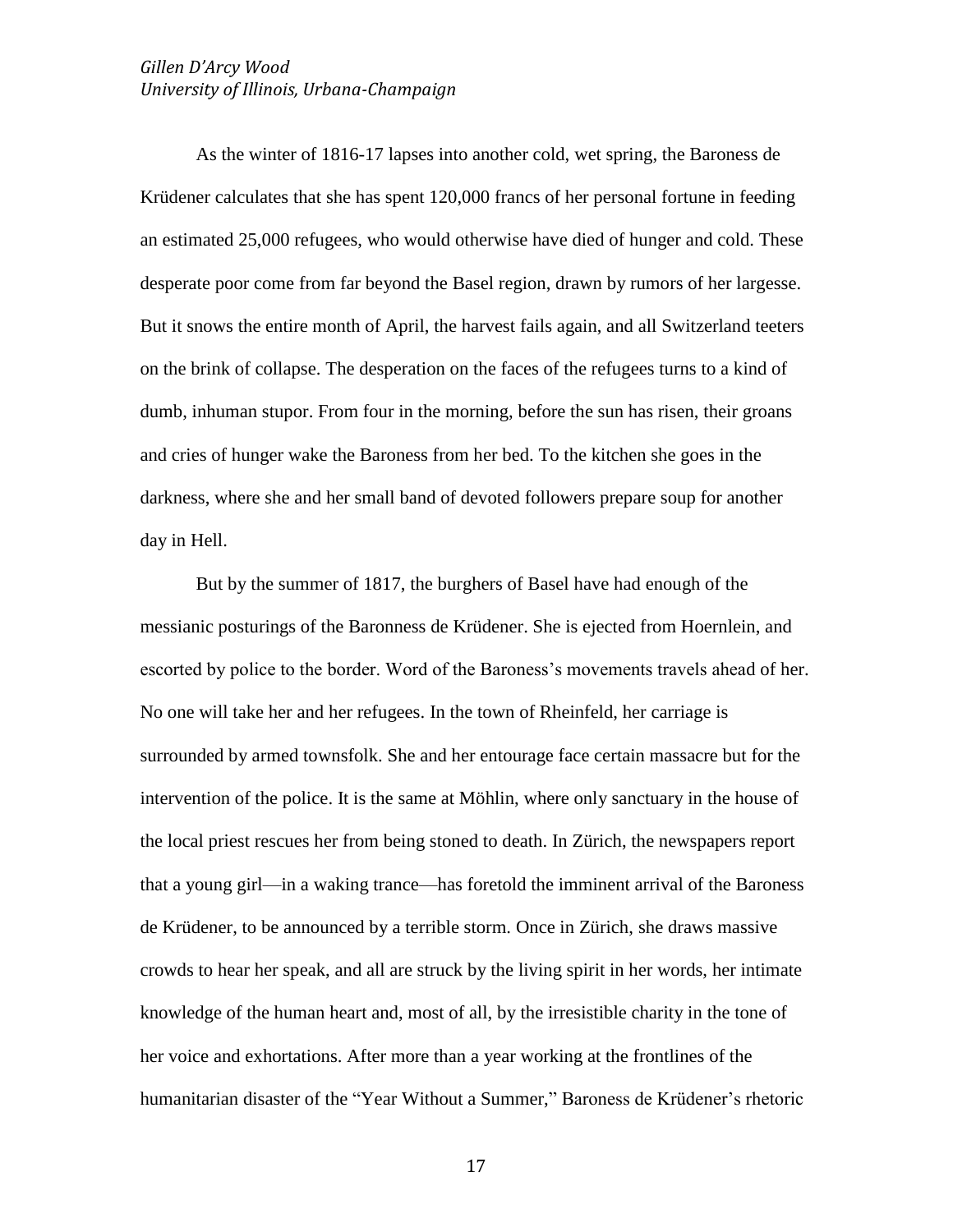in her sermons has turned full-blown apocalyptic: "Towns are collapsing," she preaches, "oceans dry up, and lakes are filled with blood. Sun, moon, and stars fall from their paths." Byron's "Darkness" and the Baroness are preaching from the same text.

Alarmed at her celebrity, the Zürich authorities expel her. Outside of town, in the exposed and devastated countryside, horrors continue to mount, and the Baroness rejoins the epic struggle for survival there. The summer of 1817, it turns out, is more dire even than *das Hungerjahr*, 1816. A faithful remnant of 700 refugees follows the Baroness on her wandering route north and east. Every day, she provides each of them with a bowl for their subsistence ration. It's a wrenching spectacle to see the voracity with which they consume their meager portion of soup. Hunger is their only thought, their sole preoccupation. Every natural sentiment has been extinguished. Even familial bonds are broken. One day a woman, having received her ration, snatches her child's portion from his mouth and eats it herself.

That same day in the summer of 1817, the Baroness and her companions are at table eating their own frugal meal, when a hideous apparition appears at the door. It is a young girl, reduced to a skeleton. Famine has caused her hair to fall out, and her belly is prodigiously swollen. She throws herself under the table to lick up crumbs, as if unaware of the people around her. The Baroness seizes hold of the child, and questions her. But the starving girl is not capable of speech, only a raucous, guttural sound. Hunger is her only language. By this time, in the canton of Appenzell, where the Baroness now finds herself, thirty or more are dying every day of hunger, victims of western Europe's last ever famine. Beggars who venture outside their villages are assaulted with sticks. Those who try to help them are threatened and fined. The starving poor are reduced to dying in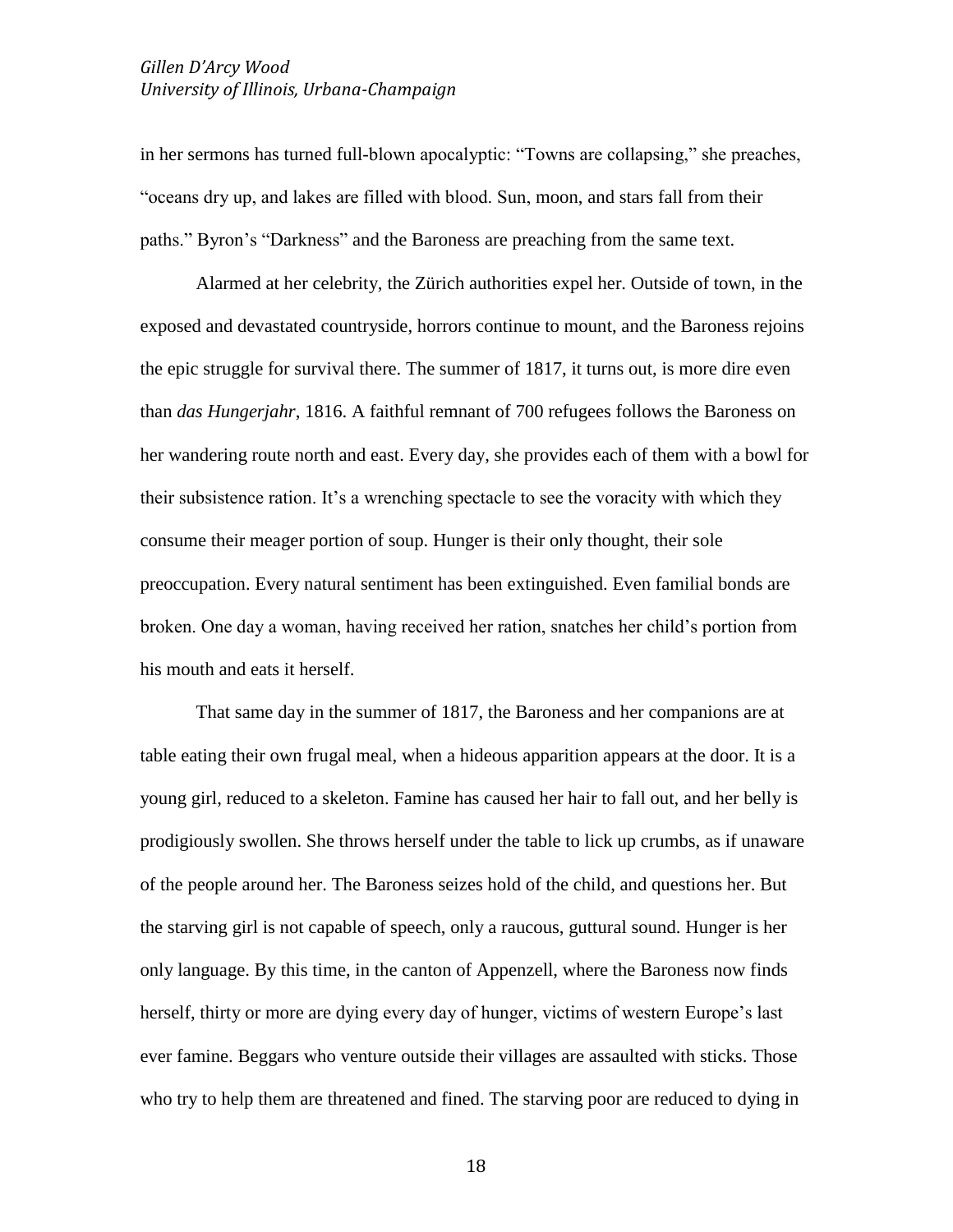their homes, abandoned to a social and spiritual isolation total and absolute. The Baroness, on the road through Saint Gall, comes upon a great refugee tide, 4000 at least, staggering across the muddy fields, scrounging for grass and roots to stuff into their mouths, and picking at the carcasses of long-devoured animals. Dysentery, the famine's accomplice, devastates their ranks. The death toll spikes again. The Baroness continues to preach wherever she goes: "Turn to God. Time is short. Death and famine ravage the land. Be warned, I beg you!" At last, in October, in Fribourg, the road ends for the Baroness de Krüdener. The authorities break up her entourage and repatriate her to Russia. Her two-year-long humanitarian aid train, her remarkable ministry to the suffering masses of central Europe in the years without a summer, ends with a whimper.

Scenes from the suffering world *in extremis* of Juliane de Krüdener in 1816 and 1817 are drawn from the same world as Shelley's *Frankenstein* and Byron's "Darkness." For this world they witnessed in different degrees first hand, each of them—Baroness de Krüdener, Mary Shelley, and Lord Byron, exhibit their own forms of creative sympathy. *Frankenstein* and "Darkness," no less than the soup kitchen at Hoernlein House, are humanitarian compositions.

On his Rousseau-inspired tour around Lake Geneva in June and July of 1816 with Lord Byron, Percy Shelley encountered crowds of "crippled," "deformed," children, obviously in advanced stages of malnutrition. In Evian, where Victor and Elizabeth spend their bloody honeymoon, the situation is still worse. The two poet-tourists have never seen so diseased and poverty-stricken a community. Shelley brings these shocked impressions back to Mary, who includes them, in transmuted, symbolic form in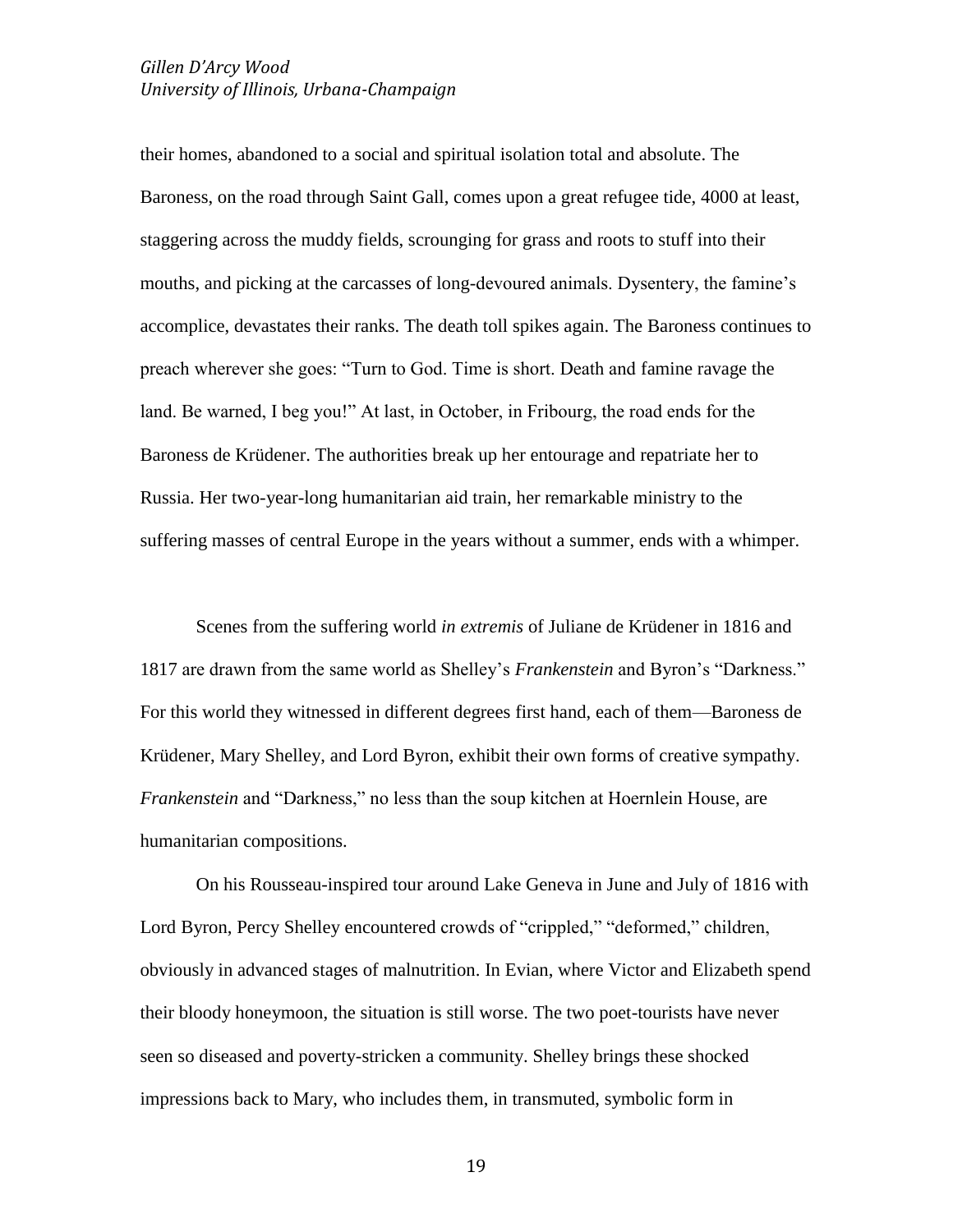*Frankenstein*. Later in July, on the road to Chamonix, Mary sees for herself the endless stretches of farm fields underwater, barren of grain. Her monster treks inexorably northward in her mind, a creature of the ice age, of the boreal wilderness and icy tundra, while Victor is tormented by dreams of "a multitude of filthy animals inflicting on me incessant torture."

From the beginning, Shelley's imaginative conjuring of her famous Creature bears the mark of the famished and diseased European population by which she was surrounded in 1816, by what she calls in the novel, "the heart-moving indications of impending famine." The abjected monster represents "the miserable and the abandoned . . . to be spurned at, and trampled on." Like the hordes of refugees following the Baronness de Krüdener in 1816-17, the Creature, when he ventures into the towns, is "shunned and hated," while the privileged families of the novel, the De Lacys and the Frankensteins like Krüdener's burghers of Basel—look upon him with horror and abomination. The self-pitying rage that consumes the monster first expresses itself in arson, which was rampant across rural Europe during the years without a summer. Like the hordes of refugees trudging across Europe that summer, bringing with them the twin scourges of famine and famine fever, the Creature is a wanderer and a menace to civilized society.

Such is the new literary history of 1816, a year we thought we knew so well. According to this new history, Mary Shelley's legendary horror story, and Byron's "Darkness," exhibit the European urban, educated class's literary response to the continent-wide humanitarian disaster unfolding around them in the Tambora crisis years of 1816-18. In Frankenstein's Creature, Mary Shelley offers us the most powerful